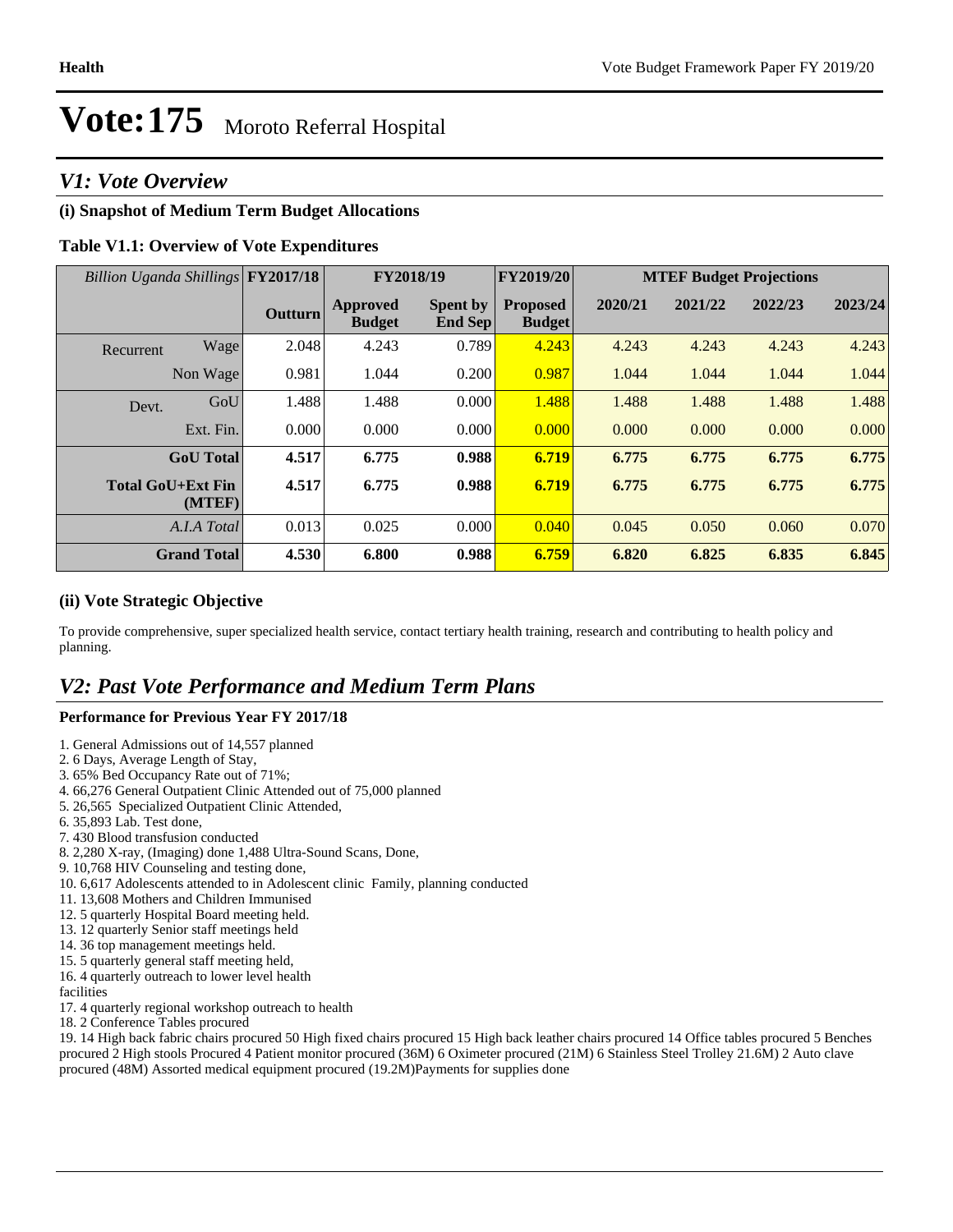#### **Performance as of BFP FY 2018/19 (Performance as of BFP)**

- 1. 2,146 Patient Admitted
- 2. 95% Bed Occupancy Rate
- 3. 7 Days average length of stay
- 4. 198 Deliveries made
- 5. 592 Major surgeries done
- 6. 18,373 General out Patients seen
- 7. 1,943 Casualty Cases attended
- 8. 4,532Patients in Out Patient Special Clinic attended
- 9. 30,911 Laboratory and Pathological cases done
- 10. 836 X-ray examinations done
- 11. 920 Ultra Sound scans done
- 12. 166 Blood transfusions done
- 13. 78 Family Planning contacts done
- 14. 628 Antenatal Attendances
- 15. 2,092 Prevention of mother to child transmission of HIV
- 16. 754 Physiotherapy cases handled,
- 17. 1,862 People immunised as static service including Vit A, De-worming and tetanus,
- 18. 1 Hospital Board meeting held
- 19. 9 Top Management meetings held
- 20. 9 Finance meetings held
- 21. 2 Quarterly Reports submitted
- 22. 1 Out Reach to lower health level units done, Civil works continued
- 23. 2 Site meetings conducted, Evaluation on Progress of works done,
- 24. 30 conference chairs procured, 2 office tables and 2 office chairs procured, 3 flip chart boards procured, 2 power point projectors procured, 1 five seater sofa set procured

#### **FY 2019/20 Planned Outputs**

- 1. 10,000 Patient Admitted
- 2. 95% Bed Occupancy Rate
- 3. 7 Days average length ofstay
- 4. 1,000 Deliveries made
- 5. 2,500 Major surgeries done
- 6. 80,000 General out Patients seen
- 7. 8,000 Casualty Cases attended
- 8. 4,532Patients in Out Patient Special Clinic attended
- 9. 125,000 Laboratory and Pathological cases done
- 10. 4,000 X-ray examinations done
- 11. 5,000 Ultra Sound scans done
- 12. 800 Blood transfusions done
- 13. 78 Family Planning contacts done
- 14. 3,000 Antenatal Attendances
- 15. 8,000 Prevention of mother to child transmission of HIV,
- 16. 3,000 Physiotherapy cases handled,
- 17. 8,000 People immunised as static service including Vit A, De-worming and tetanus,
- 18. 5 Hospital Board meeting held
- 19. 36 Top Management meetings held
- 20. 36 Finance meetings held
- 21. 8 Quarterly Reports submitted
- 22. 4 Out Reach to lower healthlevel units done, Civil works continued
- 23. 8 Site meetings conducted, Evaluation of works done, 3 certificates issued,

24. 30 conference chairs procured, 2 office tables and 2 office chairs procured, 3 flip chart boards procured, 2 power point projectors procured, 1 five seater sofa set procured

#### **Medium Term Plans**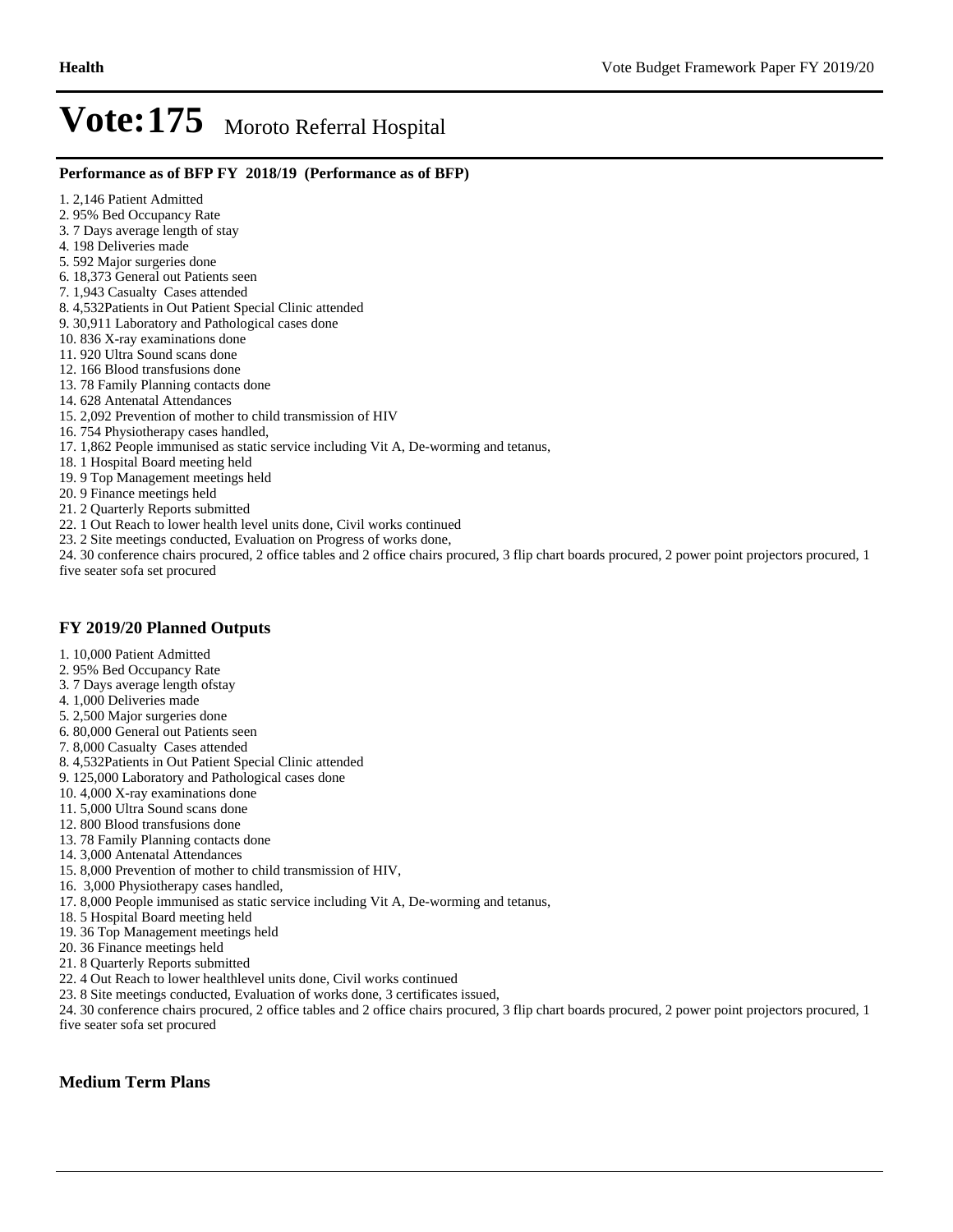- 1. Completing construction of 30Units staff accommodation to improve on attraction and retention of staff
- 2. Continue to lobby for the World Bank Project phase II for the inpatient facilities; like wards and theater
- 3. Strengthen, functionalise and support the community health department
- 4. Continue with construction works of maternity ward

5. Lobby for funds to renovation the children and TB wards

6. Strengthening of support and technical supervision activities and health promotion and prevention activities through

support to community health department.

7. Strengthening the regional workshop activities in the region through building capacity of the leader ship, ensuring regional stakeholder meetings take place annually, involving the regional stakeholders like the CAOs, DHOs and Medical Superintendent

8. Attract, recruit and retain more specialists and technical staff, and other health facility in-charges.

9. Lobby regional Stake holders for unfunded priorities like Isolation unit, follow-up of the ART patient, feeding of patients, operationalization of the Neonatal Care unit in the region,

10. Operationalization of the regional Blood distribution center.

#### **Efficiency of Vote Budget Allocations**

1. Timely procurement, executing the budget in line with the Public Finance Act (2015), strengthening internal controls and internal mechanism as well filling in the skills mix gap.

2. Ensure the water harvesting containers and equipment are well maintained and sufficient in order to reduce on water bills.

- 3. Install solar systems in order to reduce on fuel expenditure and electricity bills
- 4. Ensure the hospital has a functional Regional Equipment maintenance workshop,
- 5. Equip the hospital with vital equipment and ensure all the available equipments are functional.
- 6. Strengthen the community health department and ensure its functional for quality health service delivery.

#### **Vote Investment Plans**

The 10 unit staff house construction is at 1st floor slab level, and and construction works are on going. 200M has been allocated to complete the construction works. Consultancy services for the maternity ward construction has been procured. Bidding process for construction works of maternity ward is at final stages. 1.2B has been allocated for construction works the following furniture was procured:- 30 conference chairs procured, 2 office tables and 2 office chairs procured, 3 flip chart boards procured, 2 power point projectors procured, 1 five seater sofa set procured; 2 Conference Tables procured, 14 High back fabric chairs procured 50 High fixed chairs procured; 15 high back leather chairs procured; 14 Office tables procured; 5 Benches procured 2 High stools procured 4 Patient monitor procured (36M); 6 Oximeter procured (21M); 6 Stainless Steel Trolley 21.6M); 2 Auto clave procured (48M); Assorted medical equipment procured (19.2M

#### **Major Expenditure Allocations in the Vote for FY 2019/20**

The major Expenditure allocations are as follows:- Maternity ward construction, Ugx. 1.2 Billion, 10 unit staff house construction:- 0.200Million, 0.040M for furniture and fittings for Maternity ward and Ugx 0.034M for equipment for maternity ward.

#### **V3: PROGRAMME OUTCOMES, OUTCOME INDICATORS AND PROPOSED BUDGET ALLOCATION**

#### **Table V3.1: Programme Outcome and Outcome Indicators**

| <b>Vote Controller:</b>                                 |                                                                                                                                                                                                                                                                                                                                                                                                                                                                                                   |  |  |  |  |
|---------------------------------------------------------|---------------------------------------------------------------------------------------------------------------------------------------------------------------------------------------------------------------------------------------------------------------------------------------------------------------------------------------------------------------------------------------------------------------------------------------------------------------------------------------------------|--|--|--|--|
| <b>Programme:</b>                                       | <b>56 Regional Referral Hospital Services</b>                                                                                                                                                                                                                                                                                                                                                                                                                                                     |  |  |  |  |
| <b>Programme Objective :</b>                            | a) To expand and sustain the delivery of high quality safe services. b) To scale up promotive, preventive<br>and surveillance health care services c) To attract and retain critical human resources for health d) To<br>strengthen the referral systems and collaborate for efficient health care services e) To strengthen<br>collaboration and partnership with other sectors, development partners, institutions and health care<br>provisions in the region, within and outside the country, |  |  |  |  |
| <b>Responsible Officer:</b>                             | Mr. Mawa Geofrey                                                                                                                                                                                                                                                                                                                                                                                                                                                                                  |  |  |  |  |
| <b>Programme Outcome:</b>                               | Quality and accessible regional health services                                                                                                                                                                                                                                                                                                                                                                                                                                                   |  |  |  |  |
| Sector Outcomes contributed to by the Programme Outcome |                                                                                                                                                                                                                                                                                                                                                                                                                                                                                                   |  |  |  |  |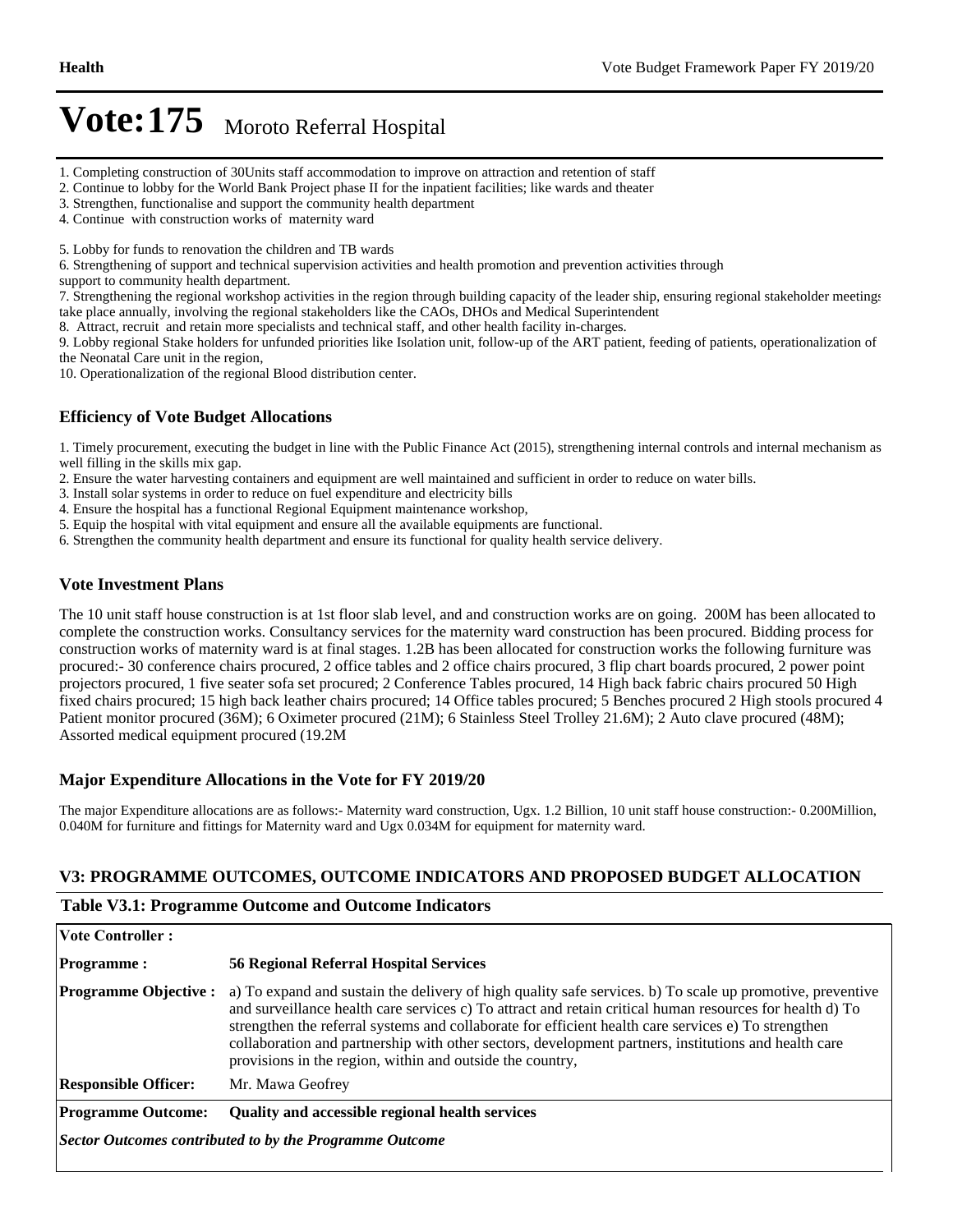| 1. Improved quality of life at all levels                             |                            |                          |           |                 |                          |                          |                          |
|-----------------------------------------------------------------------|----------------------------|--------------------------|-----------|-----------------|--------------------------|--------------------------|--------------------------|
|                                                                       | <b>Performance Targets</b> |                          |           |                 |                          |                          |                          |
| <b>Programme Performance Indicators (Output)</b>                      | 2017/18<br><b>Actual</b>   | 2018/19<br><b>Target</b> | Base year | <b>Baseline</b> | 2019/20<br><b>Target</b> | 2020/21<br><b>Target</b> | 2021/22<br><b>Target</b> |
| • Percentage increase of specifiezed clinic out<br>patient attendance |                            |                          |           |                 | 10%                      | 15%                      | 20%                      |
| • Bed Occupancy                                                       |                            |                          |           |                 |                          | 80%                      | 85%                      |
| • Diagonostic services                                                |                            |                          |           |                 | 10%                      | 15%                      | 20%                      |

#### **Table V3.2: Past Expenditure Outturns and Medium Term Projections by Programme**

| Billion Uganda shillings               | 2017/18 | 2018/19                                   |        | 2019-20                          | <b>MTEF Budget Projections</b> |         |         |         |
|----------------------------------------|---------|-------------------------------------------|--------|----------------------------------|--------------------------------|---------|---------|---------|
|                                        | Outturn | <b>Approved Spent By</b><br><b>Budget</b> | End O1 | <b>Proposed</b><br><b>Budget</b> | 2020-21                        | 2021-22 | 2022-23 | 2023-24 |
| Vote: 175 Moroto Referral Hospital     |         |                                           |        |                                  |                                |         |         |         |
| 56 Regional Referral Hospital Services | 4.015   | 6.775                                     | 0.948  | 6.719                            | 6.775                          | 6.775   | 6.775   | 6.775   |
| <b>Total for the Vote</b>              | 4.015   | 6.775                                     | 0.948  | 6.719                            | 6.775                          | 6.775   | 6.775   | 6.775   |

#### **V4: SUBPROGRAMME PAST EXPENDITURE OUTTURNS AND PROPOSED BUDGET ALLOCATIONS**

#### **Table V4.1: Past Expenditure Outturns and Medium Term Projections by SubProgramme**

| Billion Uganda shillings                                           | 2017/18        | FY 2018/19            |                       | 2019-20                          | <b>Medium Term Projections</b> |         |         |             |
|--------------------------------------------------------------------|----------------|-----------------------|-----------------------|----------------------------------|--------------------------------|---------|---------|-------------|
|                                                                    | Outturn Budget | <b>Approved</b> Spent | By <br><b>End Sep</b> | <b>Proposed</b><br><b>Budget</b> | 2020-21                        | 2021-22 | 2022-23 | $2023 - 24$ |
| <b>Programme: 56 Regional Referral Hospital Services</b>           |                |                       |                       |                                  |                                |         |         |             |
| 01 Moroto Referral Hosptial Services                               | 2.633          | 5.155                 | 0.931                 | 5.099                            | 5.155                          | 5.155   | 5.137   | 5.132       |
| 02 Moroto Referral Hospital Internal Audit                         | 0.008          | 0.007                 | 0.002                 | 0.007                            | 0.007                          | 0.007   | 0.010   | 0.010       |
| 03 Moroto Regional Maintenance                                     | 0.114          | 0.125                 | 0.015                 | 0.125                            | 0.125                          | 0.125   | 0.140   | 0.145       |
| 1004 Moroto Rehabilitation Referal Hospital                        | 1.200          | 1.388                 | 0.000                 | 1.413                            | 0.988                          | 0.988   | 1.450   | 1.450       |
| 1472 Institutional Support to Moroto Regional<br>Referral Hospital | 0.288          | 0.100                 | 0.000                 | 0.075                            | 0.500                          | 0.500   | 0.038   | 0.038       |
| <b>Total For the Programme: 56</b>                                 | 4.244          | 6.775                 | 0.948                 | 6.719                            | 6.775                          | 6.775   | 6.775   | 6.775       |
| <b>Total for the Vote: 175</b>                                     | 4.244          | 6.775                 | 0.948                 | 6.719                            | 6.775                          | 6.775   | 6.775   | 6.775       |

#### **Table V4.2: Key Changes in Vote Resource Allocation**

| Major changes in resource allocation over and above the<br>previous financial year | Justification for proposed Changes in Expenditure and<br><b>Outputs</b>                                                                                                                                                                                        |  |  |  |  |
|------------------------------------------------------------------------------------|----------------------------------------------------------------------------------------------------------------------------------------------------------------------------------------------------------------------------------------------------------------|--|--|--|--|
| Vote :175 Moroto Referral Hospital                                                 |                                                                                                                                                                                                                                                                |  |  |  |  |
| Programme: 56 Moroto Referral Hospital                                             |                                                                                                                                                                                                                                                                |  |  |  |  |
| Output: 81 Staff houses construction and rehabilitation                            |                                                                                                                                                                                                                                                                |  |  |  |  |
| Change in Allocation (UShs Bn):<br>(0.788)                                         | With the current allocations, the vote will be able to<br>accommodate 25% of the critical staff. Therefore the change<br>in allocation will ensure the vote achieves part of the sector<br>priority of Human resources for Health, (Retention &<br>Attraction) |  |  |  |  |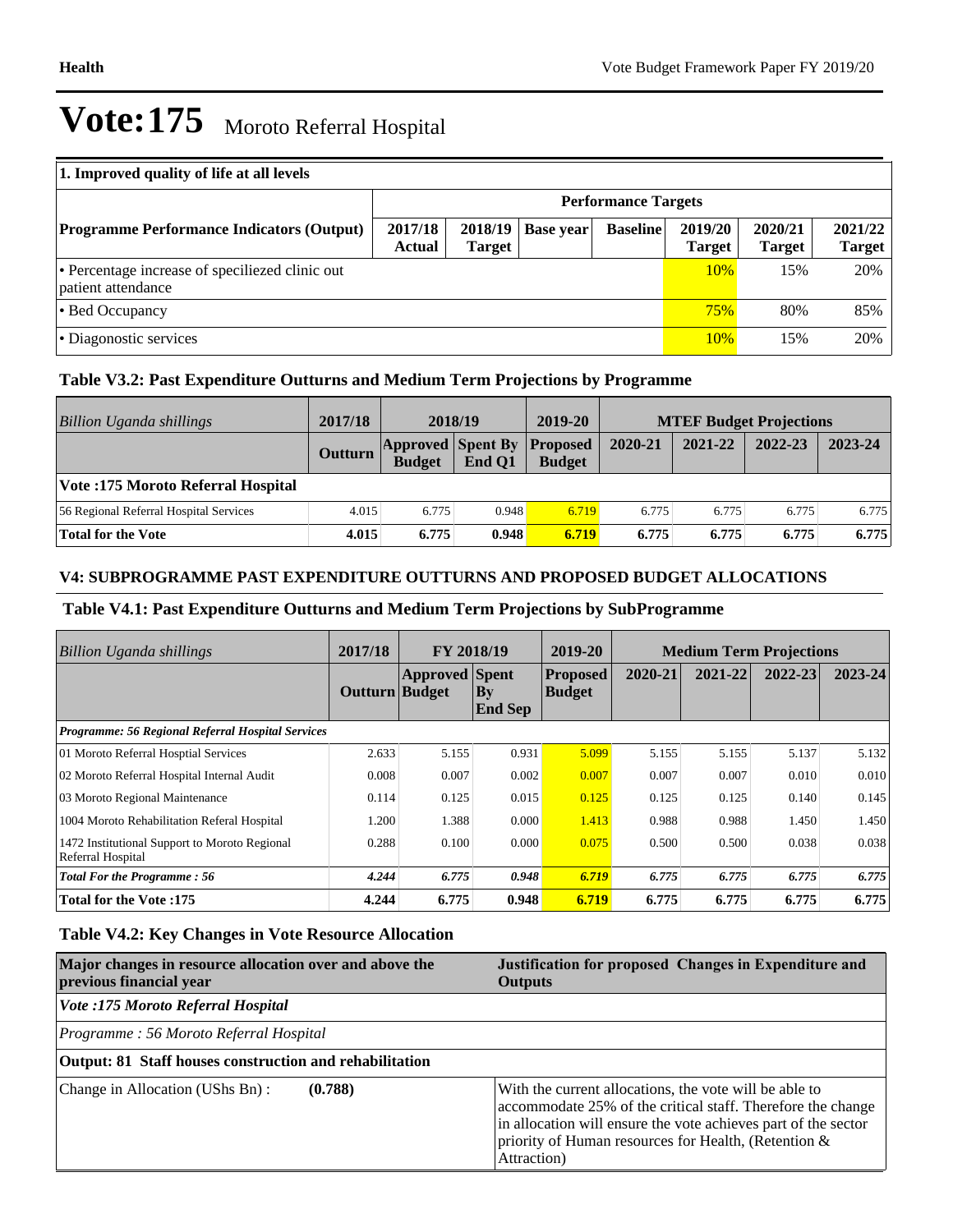| Output: 82 Maternity ward construction and rehabilitation |         |                                                                                                                                                                                                                                                                                |
|-----------------------------------------------------------|---------|--------------------------------------------------------------------------------------------------------------------------------------------------------------------------------------------------------------------------------------------------------------------------------|
| Change in Allocation (UShs Bn):                           | 0.813   | The hospital has a dilapidated maternity ward. The change in<br>allocation will help the vote achieve the health sector priority<br>of Improvement of reproductive maternal, neonatal health,<br>child & adolescent health; Infrastructural development $\&$<br>rehabilitation |
| <b>Output: 85 Purchase of Medical Equipment</b>           |         |                                                                                                                                                                                                                                                                                |
| Change in Allocation (UShs Bn):                           | (0.015) | The current focus is to equip the wards, however due to lack<br>of space, more funds has been allocated for the construction<br>of the maternity ward.                                                                                                                         |

#### **Table V4.3: Major Capital Investment (Capital Purchases outputs over 0.5Billion)**

| FY 2018/19                                                                                                                                                                                                                       | FY 2019/20 |                                                                                             |                                                                                                                                                              |
|----------------------------------------------------------------------------------------------------------------------------------------------------------------------------------------------------------------------------------|------------|---------------------------------------------------------------------------------------------|--------------------------------------------------------------------------------------------------------------------------------------------------------------|
| <b>Appr. Budget and Planned Outputs</b>                                                                                                                                                                                          |            | <b>Expenditures and Achievements</b><br>by end Sep                                          | <b>Proposed Budget and Planned Outputs</b>                                                                                                                   |
| Vote 175 Moroto Referral Hospital                                                                                                                                                                                                |            |                                                                                             |                                                                                                                                                              |
| Programme: 56 Regional Referral Hospital Services                                                                                                                                                                                |            |                                                                                             |                                                                                                                                                              |
| Project : 1004 Moroto Rehabilitation Referal Hospital                                                                                                                                                                            |            |                                                                                             |                                                                                                                                                              |
| Output: 81 Staff houses construction and rehabilitation                                                                                                                                                                          |            |                                                                                             |                                                                                                                                                              |
| Construction works for the Second phase of the 10<br>units of staff houses continued.<br>Civil works continued, Civil works started, Site<br>meeting done, Measurement sheets filled,<br>certificates for payment, payments made |            | Civil works continued 2 Site<br>meetings conducted, Evaluation on<br>Progress of works done | 1. Construction works done<br>2.8 Site meetings done<br>3. 3 Certificates issued<br>4. Supervision on works done                                             |
| <b>Total Output Cost(Ushs</b><br>Thousand):                                                                                                                                                                                      | 0.988      | 0.000                                                                                       | 0.200                                                                                                                                                        |
| Gou Dev't:                                                                                                                                                                                                                       | 0.988      | 0.000                                                                                       | 0.200                                                                                                                                                        |
| Ext Fin:                                                                                                                                                                                                                         | 0.000      | 0.000                                                                                       | 0.000                                                                                                                                                        |
| A.I.A:                                                                                                                                                                                                                           | 0.000      | 0.000                                                                                       | 0.000                                                                                                                                                        |
| Output: 82 Maternity ward construction and rehabilitation                                                                                                                                                                        |            |                                                                                             |                                                                                                                                                              |
| Civil works Continued, Supervision done, Site<br>meetings done, measurement sheets filled,<br>certificates for payment issued, payments made,                                                                                    |            | Adverts done and bidding process<br>completed                                               | 1. Bids evaluated<br>2. Contracts Awarded<br>3. Construction works done<br>4.8 Site meetings done<br>5.3 Certificates issued<br>6. Supervision on works done |
| <b>Total Output Cost(Ushs</b><br>Thousand):                                                                                                                                                                                      | 0.400      | 0.000                                                                                       | 1.213                                                                                                                                                        |
| Gou Dev't:                                                                                                                                                                                                                       | 0.400      | 0.000                                                                                       | 1.213                                                                                                                                                        |
| Ext Fin:                                                                                                                                                                                                                         | 0.000      | 0.000                                                                                       | 0.000                                                                                                                                                        |
| $A.I.A$ :                                                                                                                                                                                                                        | 0.000      | 0.000                                                                                       | 0.000                                                                                                                                                        |

### *V5: VOTE CHALLENGES FOR 2019/20 AND ADDITIONAL FUNDING REQUESTS*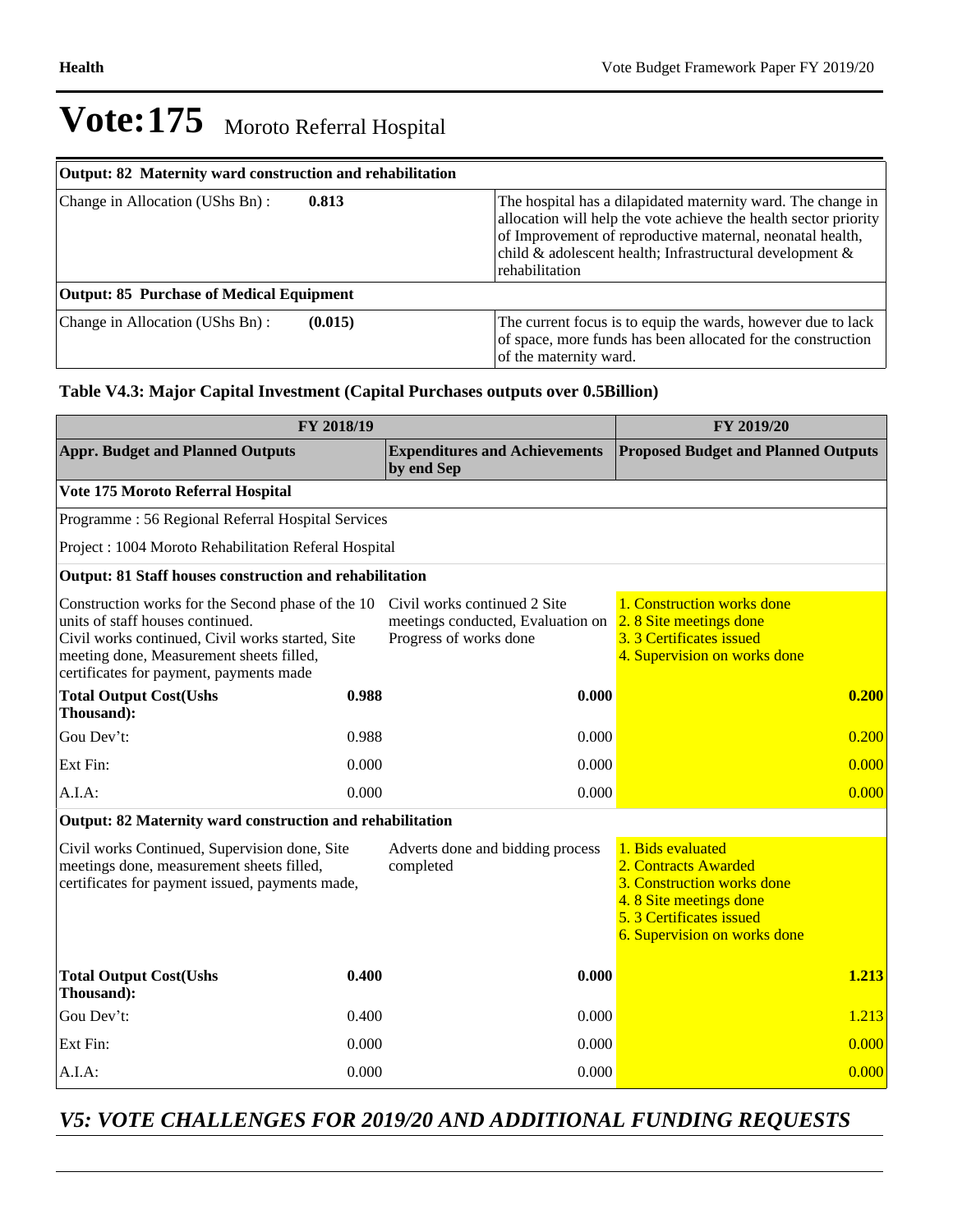#### **Vote Challenges for FY 2019/20**

1 Old, inadequate and dilapidated infrastructure especially wards, administration block and mortuary that are condemned and becoming public nuisance has negatively affected service up-take since most clients would prefer not to be admitted in the hospital wards. 2. Under staffing for both specialized and support staff, coupled with poor attitude towards work is a deterrent factor to quality services in the hospital. 3. Absence of incentives to attract and retain both specialized and support health staffs like hard to reach allowance, high cost of living and high cost of accommodation, and lack of social amenities has contributed to poor attraction and retention of the hospital staff. 4. Failure to absorb all the wage, and capital development budget due to both vote based and external challenges like delayed and lengthy recruitment process; management challenges at vote level. 5. Failure to absorb all the wage, and capital development budget due to both vote based and external challenges like delayed and lengthy recruited processes and poor management at the vote level. Which we are trying to address in this financial year. 6. Delayed and lengthy recruited process for the much needed staff is a challenge; as a result the hospital returned funds for wage back to the treasury. 7. High cost of utilities like fuel, electricity coupled with electricity supply being inconsistent and unstable hence affecting specialized medical equipment which is costly to repair. 8. Inadequate funds for major capital development infrastructure activities like staff accommodation hence scheduling the projects as multi-year projects.

9. Inadequate and stagnant NWR funding to support meeting the cost of allowances, fuel, electricity and rent for the hospital and staff. 10. Sparse population in the area increases our cost of service delivery in the region since more area and distance has to be covered to see few people especially during community out reaches.

| Additional requirements for funding and outputs in 2019/20    | Justification of requirement for additional outputs and<br>funding                                                                                                                                                                                                                                                                                                                                                                       |
|---------------------------------------------------------------|------------------------------------------------------------------------------------------------------------------------------------------------------------------------------------------------------------------------------------------------------------------------------------------------------------------------------------------------------------------------------------------------------------------------------------------|
| Vote: 175 Moroto Referral Hospital                            |                                                                                                                                                                                                                                                                                                                                                                                                                                          |
| <b>Programme: 56 Regional Referral Hospital Services</b>      |                                                                                                                                                                                                                                                                                                                                                                                                                                          |
| OutPut: 05 Hospital Management and support services           |                                                                                                                                                                                                                                                                                                                                                                                                                                          |
| Funding requirement UShs Bn: 0.060                            | It should be noted that given the increasing number of<br>specialized staff in the hospital as mandated by NDPII and<br>NHPII and the NRM manifesto the hospital should be able to<br>intensify support supervision activities to build the capacity<br>and mentor-ship of the lower level health facilities                                                                                                                             |
| OutPut: 77 Purchase of Specialised Machinery & Equipment      |                                                                                                                                                                                                                                                                                                                                                                                                                                          |
| Funding requirement UShs Bn: 0.200                            | Procuring and installing 30 solar points and back up inverters<br>for security lighting in dark, wards, administration block and<br>along the walkways will reduce over dependence on<br>Generators during the frequent blackouts. This will help cut<br>increase in expenditure on fuel and also reduce electricity<br>bills.                                                                                                           |
| OutPut: 80 Hospital Construction/rehabilitation               |                                                                                                                                                                                                                                                                                                                                                                                                                                          |
| Funding requirement UShs Bn: 2.500                            | The Hospital currently has two Consultants and the number<br>of these consultants is going to increase if the hospital<br>successfully recruits for the positions that have been<br>advertised. The presence of these consultants will come with<br>other benefits like medical Interns who will help to fill the<br>gap left especially by Medical Officers. We therefore need to<br>plan for accommodation facilities for the Doctors. |
| OutPut: 81 Staff houses construction and rehabilitation       |                                                                                                                                                                                                                                                                                                                                                                                                                                          |
| Funding requirement UShs Bn: 2.400                            | Additional funding for the three phase staff accommodation<br>will lead to Efficient and effective health care services<br>provided. It will greatly help especially to attract and retain<br>newly posted staff in Moroto Regional Referral Hospital,<br>create space for work and improve working environment                                                                                                                          |
| OutPut: 83 OPD and other ward construction and rehabilitation |                                                                                                                                                                                                                                                                                                                                                                                                                                          |

#### **Table V5.1: Additional Funding Requests**